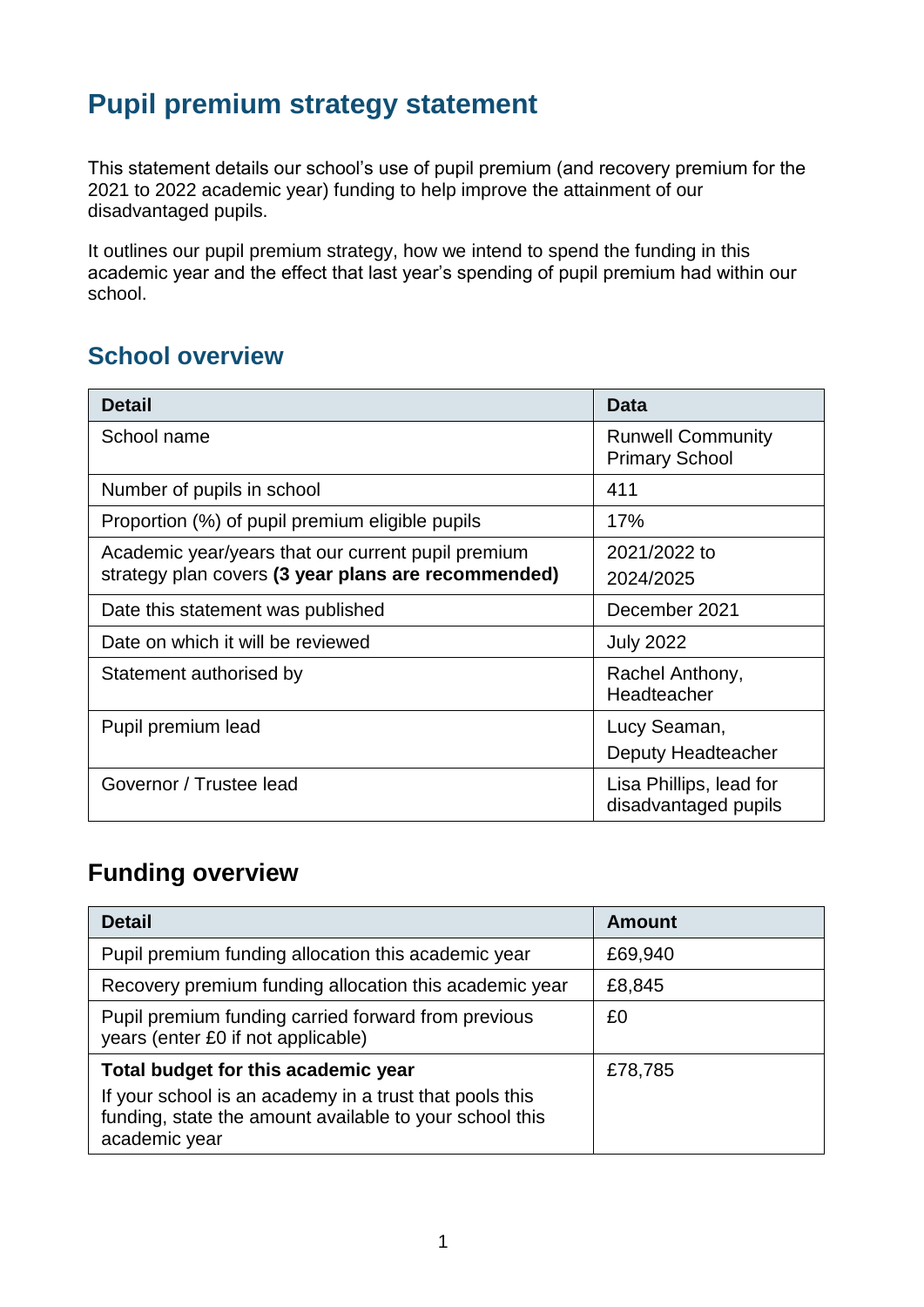# **Part A: Pupil premium strategy plan**

#### **Statement of intent**

At Runwell Community Primary School, we have the highest of expectations for our pupils. Our motto is 'Achieve, Our intention is to do our utmost to redress the disadvantages faced by many of our pupils, irrespective of their backgrounds or challenges they face, make good progress and achieve high attainment across all subject areas. The focus of our pupil premium strategy is to support disadvantaged pupils to achieve that goal, through raising aspirations for pupils, their parents as well as the adults within the school, including progress for those who are already high attainers.

We will consider the challenges faced by vulnerable pupils, such as those who have a social worker and young carers. The activity we have outlined in this statement is also intended to support their needs, regardless of whether they are disadvantaged or not.

High, quality first teaching is at the centre of our approach, with a focus on areas in which disadvantaged pupils require the most support. This is proven to have the greatest impact on closing the disadvantage attainment gap and at the same time will benefit the non-disadvantaged pupils in our school. Implicit in the intended outcomes detailed below, is the intention that non-disadvantaged pupils' attainment will be sustained and improved alongside progress for their disadvantaged peers.

Our strategy is also integral to wider school plans for education recovery, notably in its targeted support through the National Tutoring Programme for pupils whose education has been worst affected, including non-disadvantaged pupils.

We believe that by providing our pupils with an education rich in wonder and memorable experiences, we can challenge social disadvantage. Our approach will be responsive to common challenges and individual needs, rooted in robust diagnostic assessment, not assumptions about the impact of disadvantage. The approaches we have adopted complement each other to help pupils thrive. To ensure they are effective we will:

- ensure disadvantaged pupils are challenged in the work that they're set
- act early to intervene at the point where need is identified
- adopt a whole school approach in which all staff take responsibility for disadvantaged pupils' outcomes and raise expectations of what they can achieve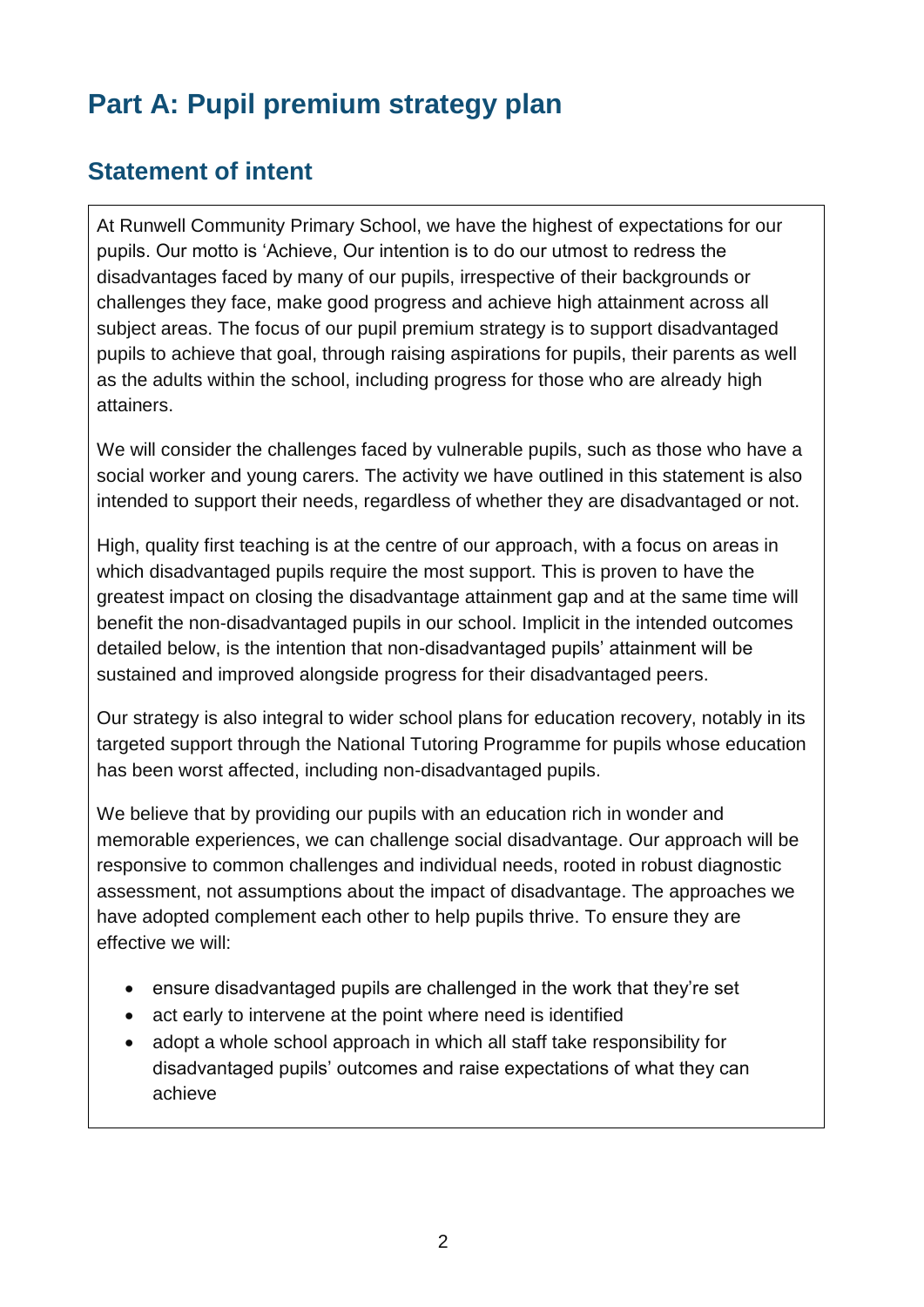## **Challenges**

This details the key challenges to achievement that we have identified among our disadvantaged pupils.

| <b>Challenge</b><br>number | <b>Detail of challenge</b>                                                                                                                                                                                                                                                     |
|----------------------------|--------------------------------------------------------------------------------------------------------------------------------------------------------------------------------------------------------------------------------------------------------------------------------|
|                            | From our EYFS baseline assessments and December 2021<br>assessments, approximately 13% of all pupils and 67% of<br>disadvantaged pupils are not meeting age related expectations in oral<br>language.                                                                          |
| $\mathcal{P}$              | Accelerating progress of disadvantaged pupils to achieve age related or<br>greater depth in reading, writing, maths and phonics.                                                                                                                                               |
| 3                          | From our assessments, observations and discussions with pupils and<br>families have identified social and emotional pupils, with some pupils,<br>included those identified as disadvantaged. 31 (42% of whom are disad-<br>vantaged) currently require support for SEMH needs. |
| 4                          | Attendance of disadvantaged pupils is approximately 2% less than other<br>pupils. Persistent absence of disadvantaged pupils is 32.86% compared<br>to other pupils.                                                                                                            |

#### **Intended outcomes**

This explains the outcomes we are aiming for **by the end of our current strategy plan**, and how we will measure whether they have been achieved.

| <b>Intended outcome</b>                                                                                                                                                                                                   | <b>Success criteria</b>                                                                                                                                                                           |
|---------------------------------------------------------------------------------------------------------------------------------------------------------------------------------------------------------------------------|---------------------------------------------------------------------------------------------------------------------------------------------------------------------------------------------------|
| Indented outcome is to<br>improve children's oral<br>skills and vocabulary.                                                                                                                                               | Pupils identified in EYFS as needing additional support for<br>speech and language are age related by the end of KS1.                                                                             |
|                                                                                                                                                                                                                           | By the end of KS2 pupils are using age related vocabulary,<br>as identified in our whole school curriculum overview.                                                                              |
| Close the attainment<br>gap between<br>disadvantaged and<br>non-disadvantaged<br>pupils in core subjects<br>by increasing the<br>percentage of<br>disadvantaged pupils<br>achieving at least age<br>related expectations. | In the 2023-24 KS1 and KS2 outcomes in reading, writing<br>and maths combined show that disadvantage pupils are<br>achieving at least in line with national/school non disadvan-<br>taged pupils. |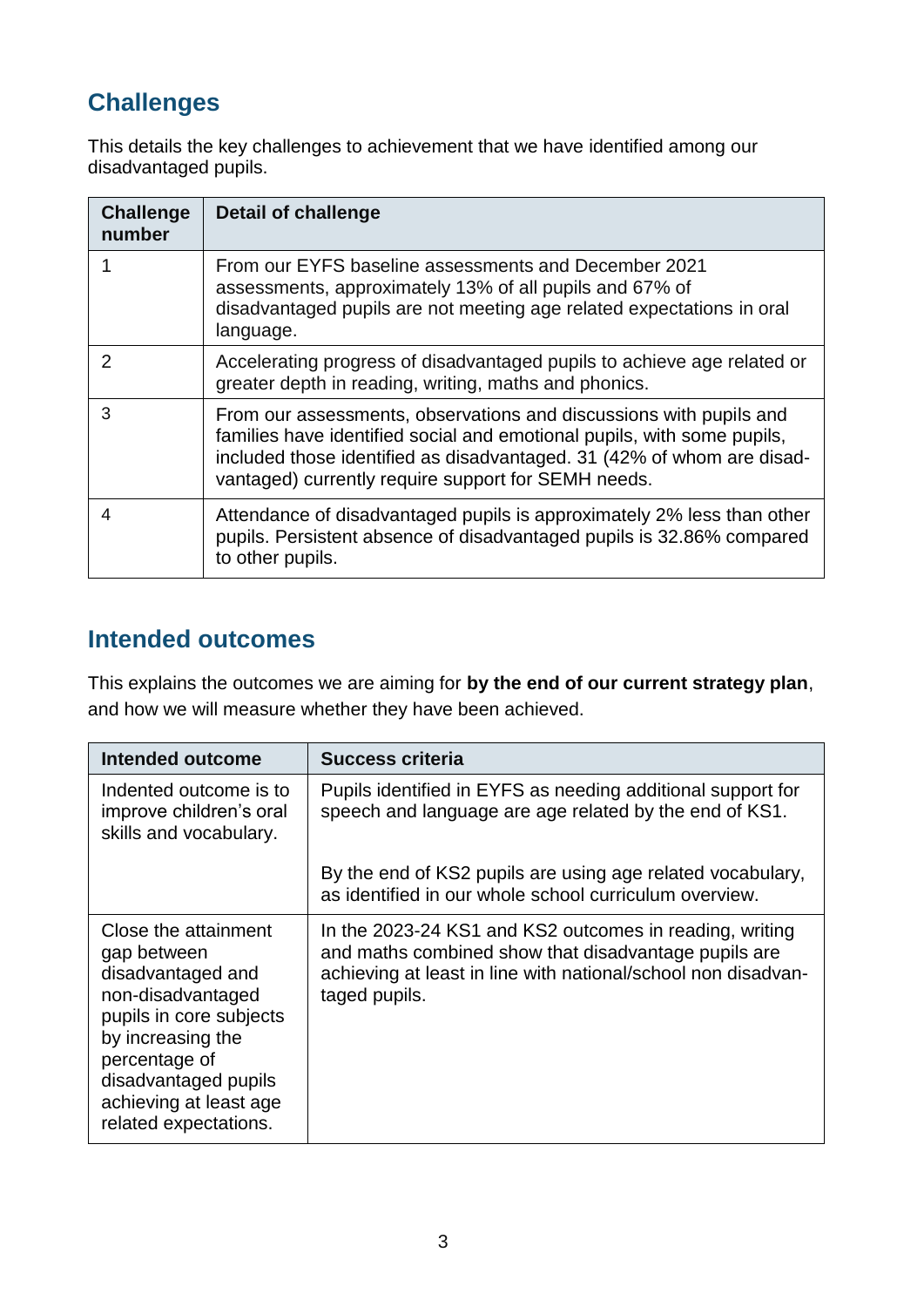| Increase the<br>percentage of pupils<br>achieving ARE in Year<br>1 phonics test.                                                          | In 2023-34 phonic outcomes show that disadvantage pupils<br>are achieving at least in line with national/school non disad-<br>vantaged pupils.                                                                                                                                                                     |
|-------------------------------------------------------------------------------------------------------------------------------------------|--------------------------------------------------------------------------------------------------------------------------------------------------------------------------------------------------------------------------------------------------------------------------------------------------------------------|
| To achieve and sustain<br>improved wellbeing<br>(SEMH needs) for all<br>pupils in our school<br>particularly our<br>disadvantaged pupils. | Decrease in the number of behaviour incidents particularly<br>during instructed/transition points of the day (break/lunch).<br>Decrease in the number of children referred for additional<br>support.                                                                                                              |
| Increase the<br>attendance of<br>disadvantage pupils to<br>impact positively on<br>their learning.                                        | Attendance of disadvantaged pupils is at least in line with<br>the attendance of non-disadvantage pupils and not below<br>the national expectation of 96%.<br>The percentage of all pupils and those identified as disad-<br>vantaged who are persistently absent is below the national<br>average (currently 10%) |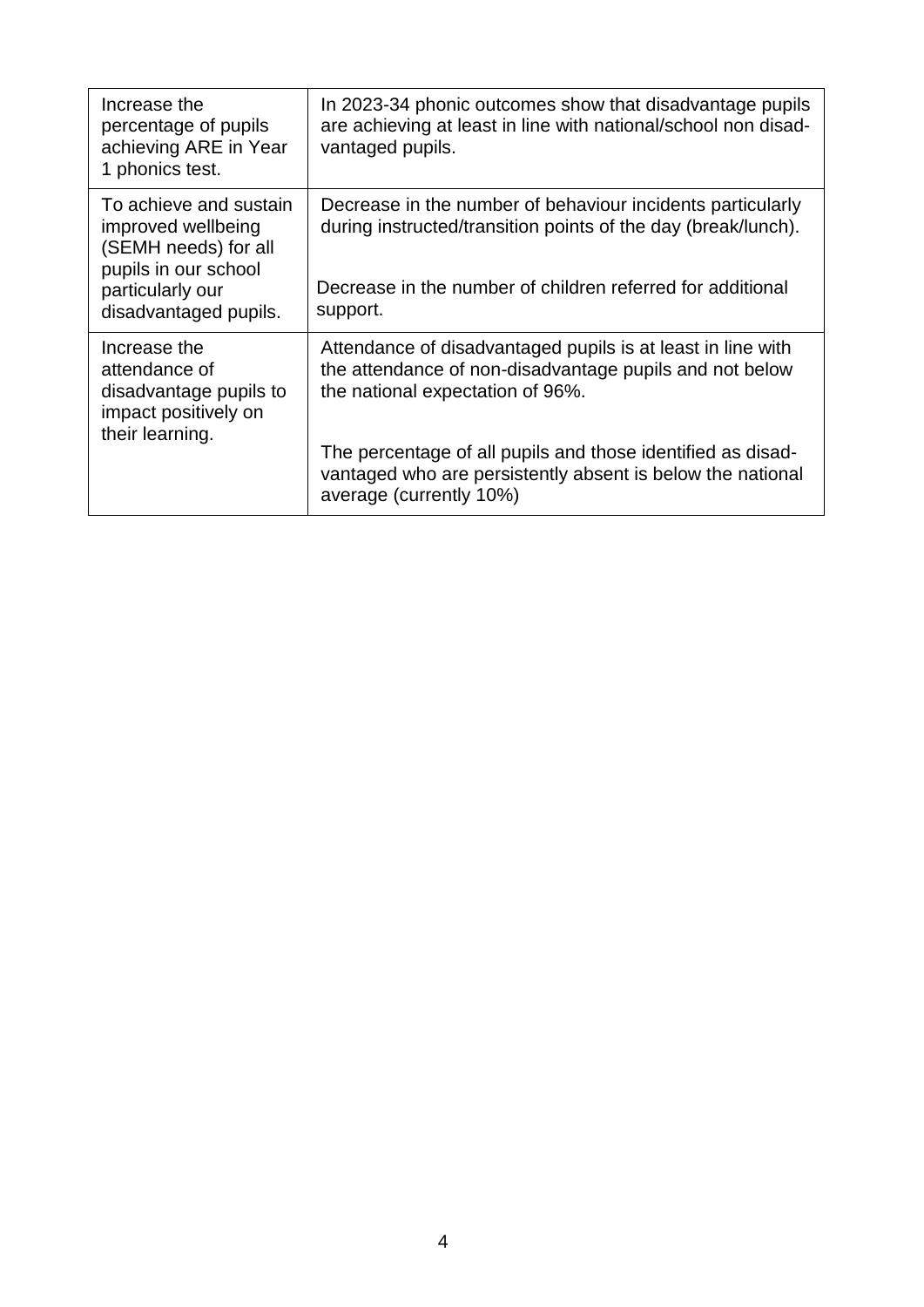### **Activity in this academic year**

This details how we intend to spend our pupil premium (and recovery premium funding) **this academic year** to address the challenges listed above.

#### **Teaching (for example, CPD, recruitment and retention)**

#### Budgeted cost: **£ 36,994**

| <b>Activity</b>                                                                                                                                                                                | <b>Evidence that supports this</b><br>approach                                                                                                                                                                                                                                                                                                                                                                                                                                                                                                                                         | <b>Challenge</b><br>number(s)<br>addressed |
|------------------------------------------------------------------------------------------------------------------------------------------------------------------------------------------------|----------------------------------------------------------------------------------------------------------------------------------------------------------------------------------------------------------------------------------------------------------------------------------------------------------------------------------------------------------------------------------------------------------------------------------------------------------------------------------------------------------------------------------------------------------------------------------------|--------------------------------------------|
| Develop whole school<br>strategy for language<br>development.                                                                                                                                  | I can research:<br>This report examines how children with<br>speech, language and communication<br>needs (SLCN) are at a major<br>disadvantage compared to their peers<br>in primary schools. They have to learn<br>in an environment where the method<br>for learning is their major weakness<br>https://ican.org.uk/media/1932/6_speec<br>h language and communication need<br>s_and_primary_school_aged_children.<br>pdf                                                                                                                                                            | 1,2                                        |
| To improve quality first<br>teaching by identifying<br>strategies for assessment for<br>learning, effective feedback<br>and understanding need<br>across the curriculum and all<br>key stages. | <b>EEF Feedback</b><br>Providing high-quality feedback to<br>pupils is integral to effective teaching.<br>Equally, gathering feedback on how<br>well pupils have learned a topic is<br>important in enabling teachers to<br>address any misunderstanding and<br>provide the right level of challenge in<br>future lessons.<br><b>Feedback   EEF</b><br>(educationendowmentfoundation.org.u<br>$\mathbf{k}$<br><b>High Quality Teaching - Ensuring every</b><br>teacher is supported in delivering high-<br>quality teaching is essential to<br>achieving the best outcomes for pupils. | $\overline{2}$                             |
|                                                                                                                                                                                                | 1. High-quality teaching   EEF<br>(educationendowmentfoundation.org.uk                                                                                                                                                                                                                                                                                                                                                                                                                                                                                                                 |                                            |
| Explore and purchase of<br>standardised diagnostic<br>assessments.                                                                                                                             | Standardised tests can provide reliable<br>insights into the specific strengths and<br>weaknesses of each pupil to help<br>ensure they receive the correct                                                                                                                                                                                                                                                                                                                                                                                                                             | 1,2,3                                      |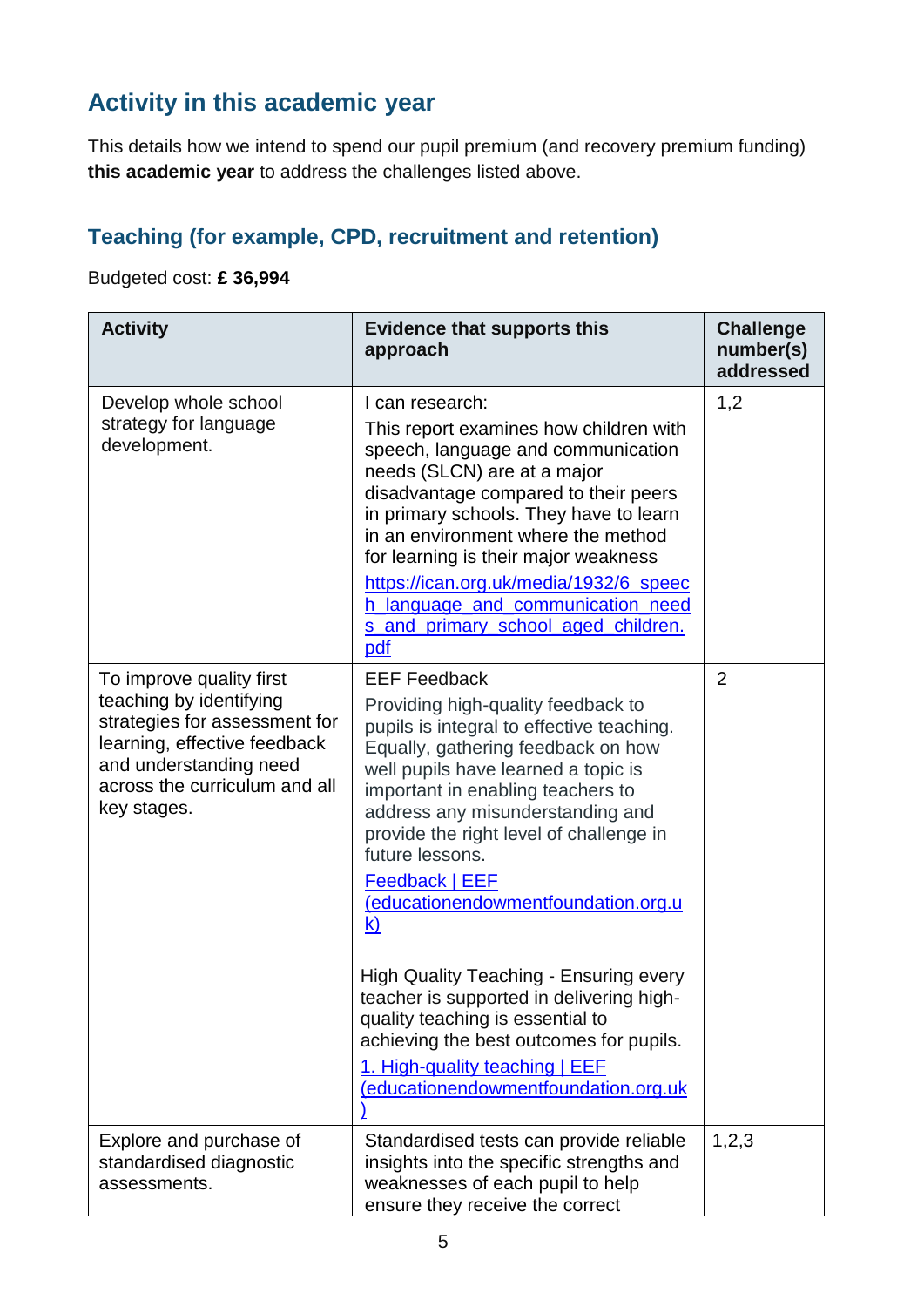| Training for staff to ensure<br>assessments are interpreted<br>and administered correctly.                                                                                                                                                                                                   | additional support through interventions<br>or teacher instruction:<br>Standardised tests   Assessing and<br><b>Monitoring Pupil Progress   Education</b><br><b>Endowment Foundation   EEF</b>                                                                                                                                                                                                                                                                                                                                                                                                                                                                                                                                                                                                                                                                         |                |
|----------------------------------------------------------------------------------------------------------------------------------------------------------------------------------------------------------------------------------------------------------------------------------------------|------------------------------------------------------------------------------------------------------------------------------------------------------------------------------------------------------------------------------------------------------------------------------------------------------------------------------------------------------------------------------------------------------------------------------------------------------------------------------------------------------------------------------------------------------------------------------------------------------------------------------------------------------------------------------------------------------------------------------------------------------------------------------------------------------------------------------------------------------------------------|----------------|
| Embed monster phonics<br>scheme (to be approved<br>March 2022) to secure<br>stronger phonics teaching<br>for all pupils.                                                                                                                                                                     | Phonics approaches have a strong<br>evidence base that indicates a positive<br>impact on the accuracy of word reading<br>(though not necessarily<br>comprehension), particularly for<br>disadvantaged pupils:<br><b>Phonics   Toolkit Strand   Education</b><br><b>Endowment Foundation   EEF</b>                                                                                                                                                                                                                                                                                                                                                                                                                                                                                                                                                                      | $\overline{2}$ |
| Enhancement of our maths<br>teaching and curriculum<br>planning in line with DfE and<br>EEF guidance.<br>We will fund teacher release<br>time to embed key elements<br>of guidance in school and to<br>access Maths Hub resources<br>and CPD (including Teach-<br>ing for Mastery training). | The DfE non-statutory guidance has<br>been produced in conjunction with the<br>National Centre for Excellence in the<br>Teaching of Mathematics, drawing on<br>evidence-based approaches:<br>Maths guidance KS 1 and 2.pdf<br>(publishing.service.gov.uk)<br>The EEF guidance is based on a range<br>of the best available evidence:<br><b>Improving Mathematics in Key Stages</b><br>$2$ and $3$                                                                                                                                                                                                                                                                                                                                                                                                                                                                      | $\overline{2}$ |
| Improve the quality of social<br>and emotional (SEL) learn-<br>ing.<br>SEL approaches will be em-<br>bedded into routine educa-<br>tional practices and sup-<br>ported by professional devel-<br>opment and training for staff.                                                              | There is extensive evidence<br>associating childhood social and<br>emotional skills with improved<br>outcomes at school and in later life<br>(e.g., improved academic performance,<br>attitudes, behaviour and relationships<br>with peers):<br><b>EEF Social and Emotional Learning.</b><br>pdf(educationendowmentfoundation.or<br><u>g.uk)</u><br><b>Essex TPP statement</b><br>'Research tells us that if children and<br>young people have consistent<br>experiences of being safe, healthy,<br>active, nurtured, achieving, respected,<br>responsible and included, they will<br>develop the skills and brain systems<br>that provide resilience to stressors' p7<br>of TPP Handbook.<br>See Essex Infolink Social, Emotional<br>and Mental Health Portal for Schools,<br><b>Colleges and Settings - Social,</b><br><b>Emotional and Mental Health Portal for</b> | 4              |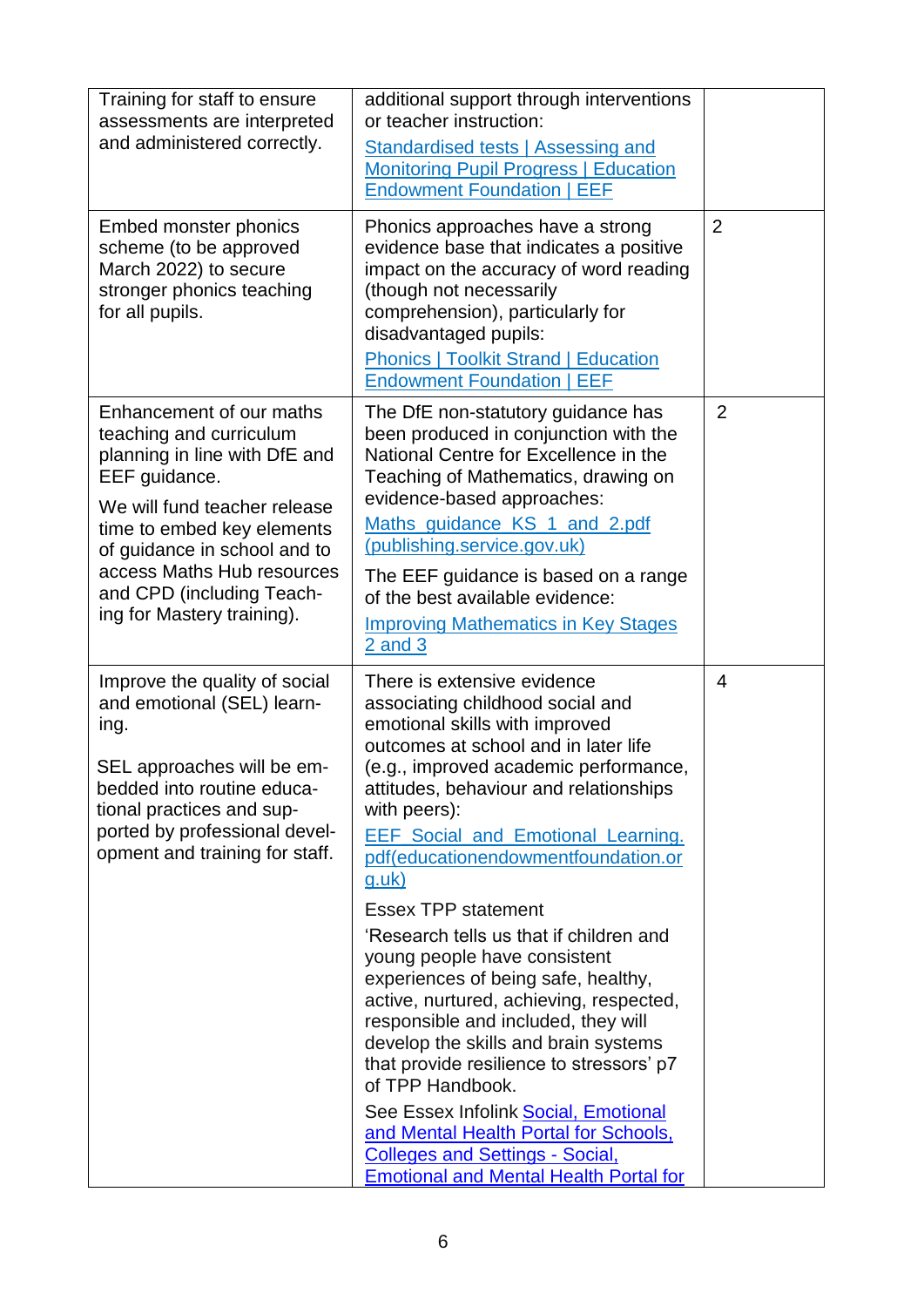| <b>Schools, Colleges and Settings</b><br>(essex.gov.uk) |  |
|---------------------------------------------------------|--|
|---------------------------------------------------------|--|

#### **Targeted academic support (for example, tutoring, one-to-one support structured interventions)**

#### Budgeted cost: **£25,273**

| <b>Activity</b>                                                                                                                                               | Evidence that supports this approach                                                                                                                                                                                                                                                                                                                                                                                                                                                                                                                                                                                               | <b>Challenge</b><br>number(s)<br>addressed |
|---------------------------------------------------------------------------------------------------------------------------------------------------------------|------------------------------------------------------------------------------------------------------------------------------------------------------------------------------------------------------------------------------------------------------------------------------------------------------------------------------------------------------------------------------------------------------------------------------------------------------------------------------------------------------------------------------------------------------------------------------------------------------------------------------------|--------------------------------------------|
| Oral Language<br>interventions.<br>Explore and purchase<br>oral language<br>intervention<br>resources/program.<br>Training for teachers<br>and support staff. | Oral language interventions can have a<br>positive impact on pupils' language skills.<br>Approaches that focus on speaking,<br>listening and a combination of the two<br>show positive impacts on attainment:<br>Oral language interventions   EEF<br>(educationendowmentfoundation.org.uk)                                                                                                                                                                                                                                                                                                                                        | 1                                          |
| Additional small group or<br>individual interventions<br>in reading, writing and<br>maths.                                                                    | EEF: "Small group tuition has an average<br>impact of four months' additional progress<br>over the course of a year.<br>Small group tuition is most likely to be<br>effective if it is targeted at pupils' specific<br>needs. Diagnostic assessment can be used<br>to assess the best way to target support.<br>Additional small group support can be<br>effectively targeted at pupils from<br>disadvantaged backgrounds, and should<br>be considered as part of a school's pupil's<br>premium strategy."<br>https://educationendowmentfoundation.org.u<br>k/education-evidence/teaching-learning-<br>toolkit/small-group-tuition | $\overline{2}$                             |
| Daily phonic<br>interventions - individual<br>and small group                                                                                                 | Phonics approaches have a strong<br>evidence base indicating a positive impact<br>on pupils, particularly from disadvantaged<br>backgrounds. Targeted phonics<br>interventions have been shown to be more<br>effective when delivered as regular<br>sessions over a period up to 12 weeks:<br><b>Phonics   Toolkit Strand   Education</b><br><b>Endowment Foundation   EEF</b>                                                                                                                                                                                                                                                     | 2                                          |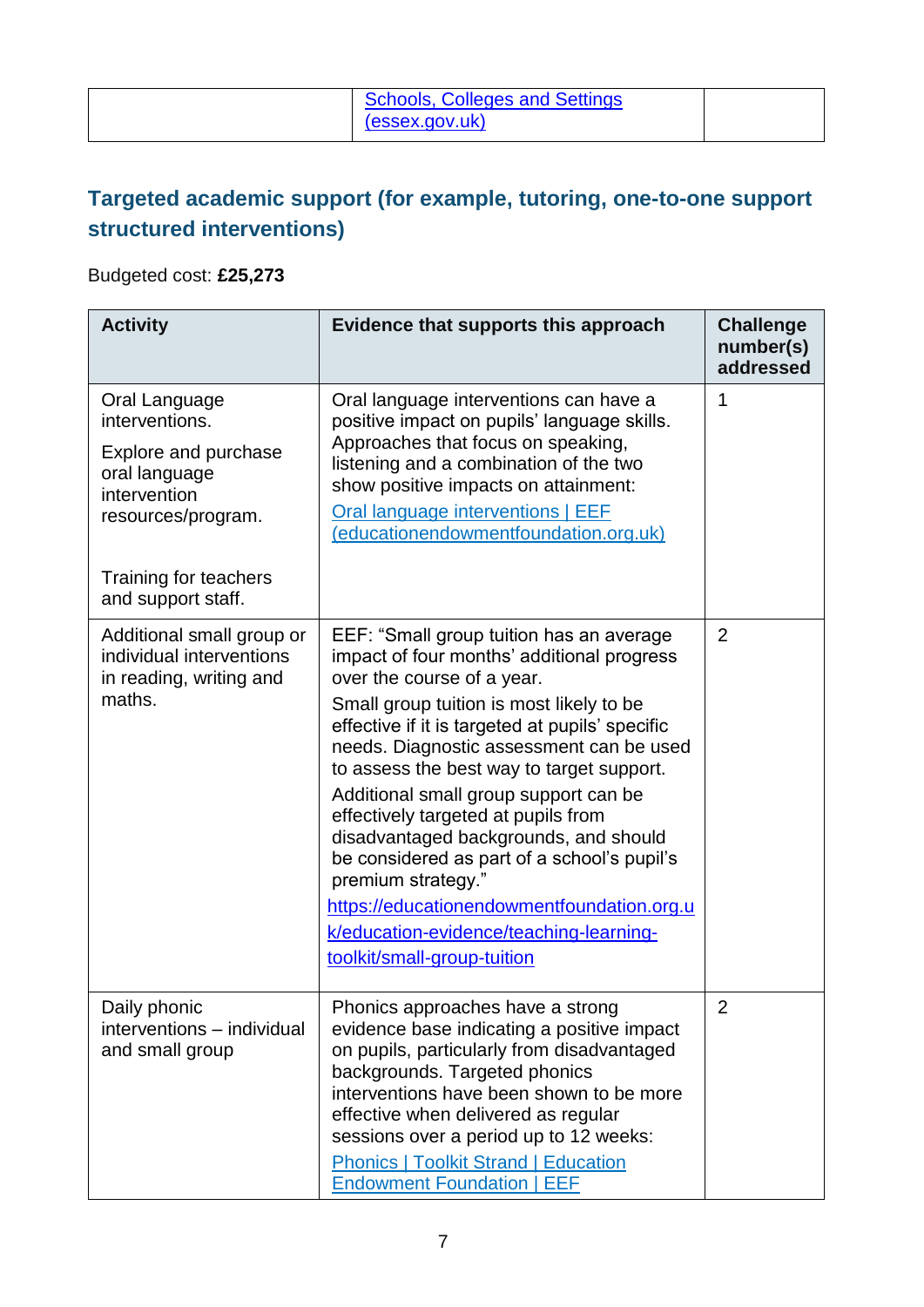| Engaging with the<br><b>National Tutoring Pro-</b><br>gramme to provide a<br>blend of tuition,<br>mentoring and school-<br>led tutoring for pupils<br>whose education has<br>been most impacted by<br>the pandemic. A<br>significant proportion of<br>the pupils who receive<br>tutoring will be<br>disadvantaged, including<br>those who are high<br>attainers. | Tuition targeted at specific needs and<br>knowledge gaps can be an effective<br>method to support low attaining pupils or<br>those falling behind, both one-to-one:<br>One to one tuition   EEF (educationendow-<br>mentfoundation.org.uk)<br>And in small groups:<br><b>Small group tuition   Toolkit Strand   Educa-</b><br>tion Endowment Foundation   EEF | $\overline{4}$ |
|------------------------------------------------------------------------------------------------------------------------------------------------------------------------------------------------------------------------------------------------------------------------------------------------------------------------------------------------------------------|---------------------------------------------------------------------------------------------------------------------------------------------------------------------------------------------------------------------------------------------------------------------------------------------------------------------------------------------------------------|----------------|
|------------------------------------------------------------------------------------------------------------------------------------------------------------------------------------------------------------------------------------------------------------------------------------------------------------------------------------------------------------------|---------------------------------------------------------------------------------------------------------------------------------------------------------------------------------------------------------------------------------------------------------------------------------------------------------------------------------------------------------------|----------------|

#### **Wider strategies (for example, related to attendance, behaviour, wellbeing)**

Budgeted cost: **£ 13,775**

| <b>Activity</b>                                                                                                                                                                                                                                                          | <b>Evidence that supports this</b><br>approach                                                                                                                                     | <b>Challenge</b><br>number(s)<br>addressed |
|--------------------------------------------------------------------------------------------------------------------------------------------------------------------------------------------------------------------------------------------------------------------------|------------------------------------------------------------------------------------------------------------------------------------------------------------------------------------|--------------------------------------------|
| Developing a whole school strategy<br>for behaviour management.<br>Whole school training on the zones<br>of regulation, TPP with the aim of<br>developing a whole school ethos and<br>improving behaviour across the<br>school.<br>Additional kick start funding applied | Both targeted interventions and<br>universal approaches can have<br>positive overall effects:<br><b>Behaviour interventions   EEF</b><br>(educationendowmentfoundatio<br>n.org.uk) | 3                                          |
| for to develop strategies during<br>transitional and unstructured points<br>during the day.                                                                                                                                                                              |                                                                                                                                                                                    |                                            |
| This will involve training and release<br>time for staff to develop and embed<br>strategies for good attendance.<br>Staff training                                                                                                                                       | The DfE guidance has been<br>informed by engagement with<br>schools that have significantly<br>reduced levels of absence and                                                       | 4                                          |
| Liaising with local authority<br>attendance team.<br>Raising parent's awareness.                                                                                                                                                                                         | persistent absence.<br>Embedding principles of good<br>practice set out in the DfE's<br><b>Improving School Attendance</b><br>advice.                                              |                                            |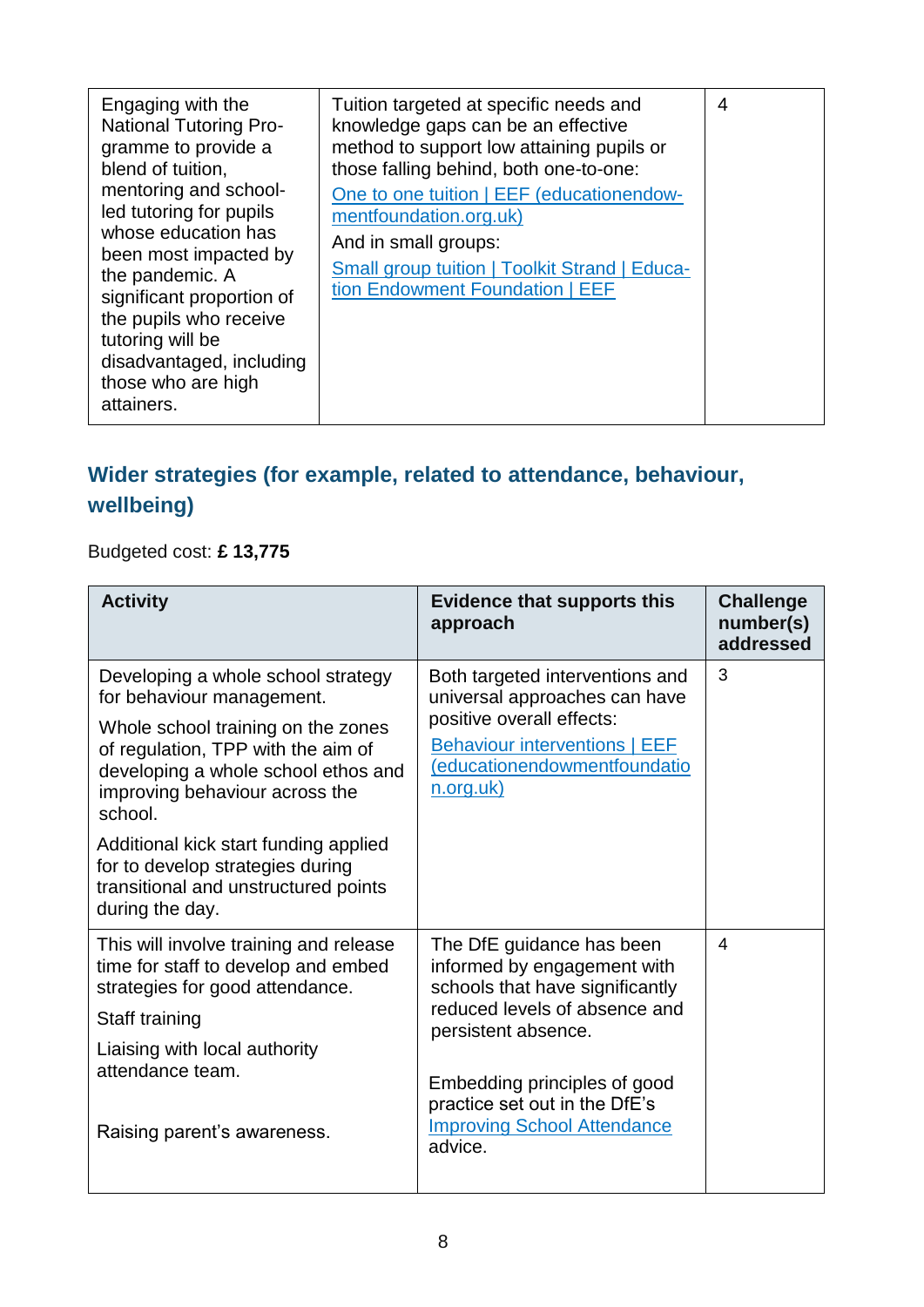| <b>Enrichment activities and uniform</b><br>and acute issued paid for to support |  |
|----------------------------------------------------------------------------------|--|
| the development of cultural capital.                                             |  |

# **Total budgeted cost: £78,043**